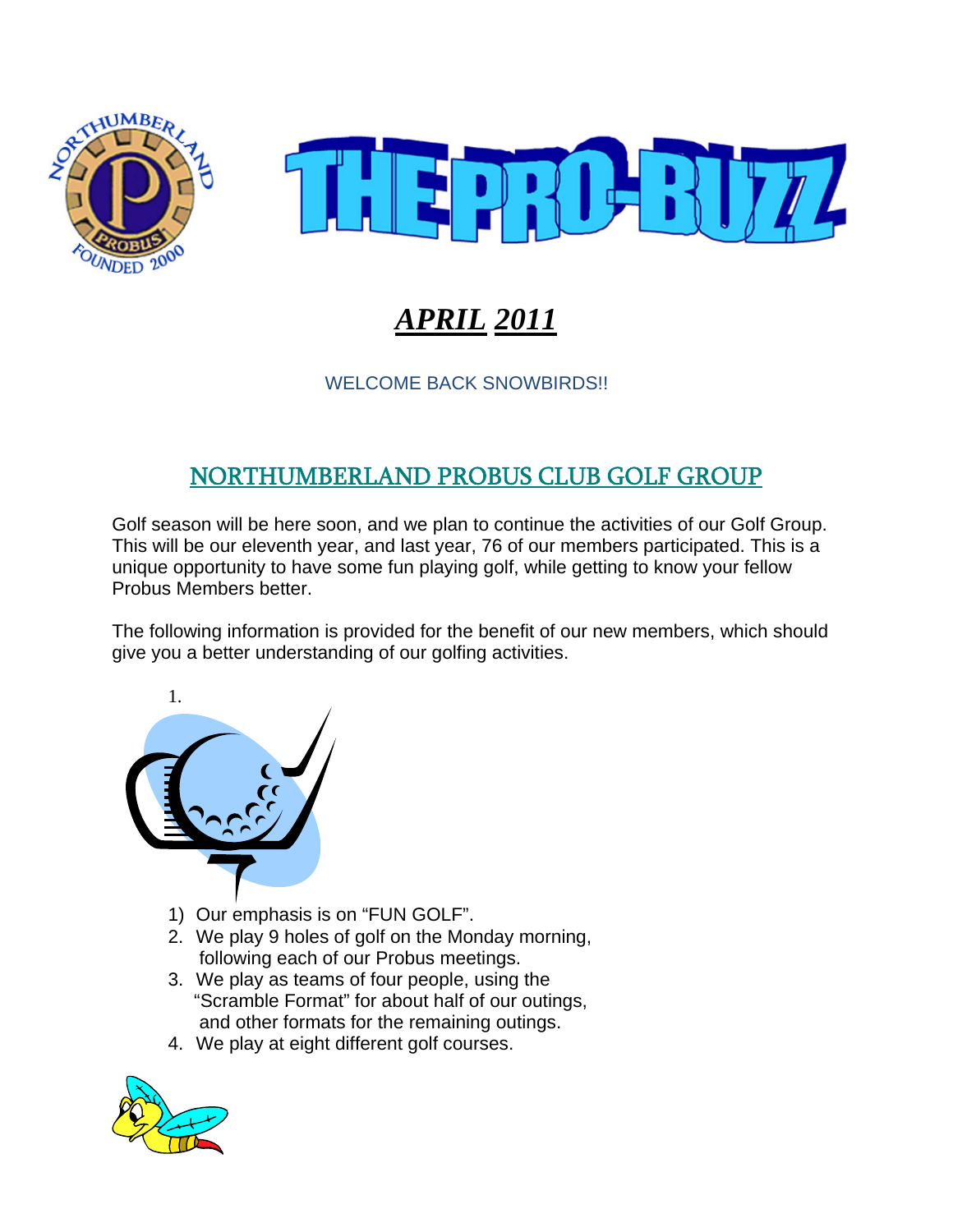5. The time and place of our golf outings are announced at our Probus meetings.

There is no obligation to attend every golf outing, just whenever it suits you. Arrangements are sufficiently flexible so all we need is a show of hands, at our Probus meeting, of those planning to golf with us on the following Monday.

If you wish to join our Golf Group, or have any questions, someone will be available at our meeting on Thursday, April 14th. I look forward to golfing with many of our members again this summer.

Prepared by: Danny Robertson

### **THE SPEAKERS CORNER**

April 14<sup>th</sup>..."Legacy"..a Spring Song Presentation

April 22<sup>nd</sup>...Alan Wilson..The Land of the Bible

May 12th...Our Anniversary Breakfast with music by Barry Hollis

May 26th...Barry Gordon...Estate services, downsizing etc...

*Submitted by Anne Grant* 

# *LUNCH BUNCH MUSINGS*

*We had another great lunch at Casey's on March 24th. We were a little crowded but, according to the laughter and talking, we don't think it was much of a handicap. The food is always good at Casey's and they have a good menu from which to chose. The service was also great considering 28 of us arrived at the same time!* 

*More news about our next "lunch bunch" at the April 14th meeting.* 

Submitted by Doris Rasmussen, Marcie Polson, and Vivian Foster

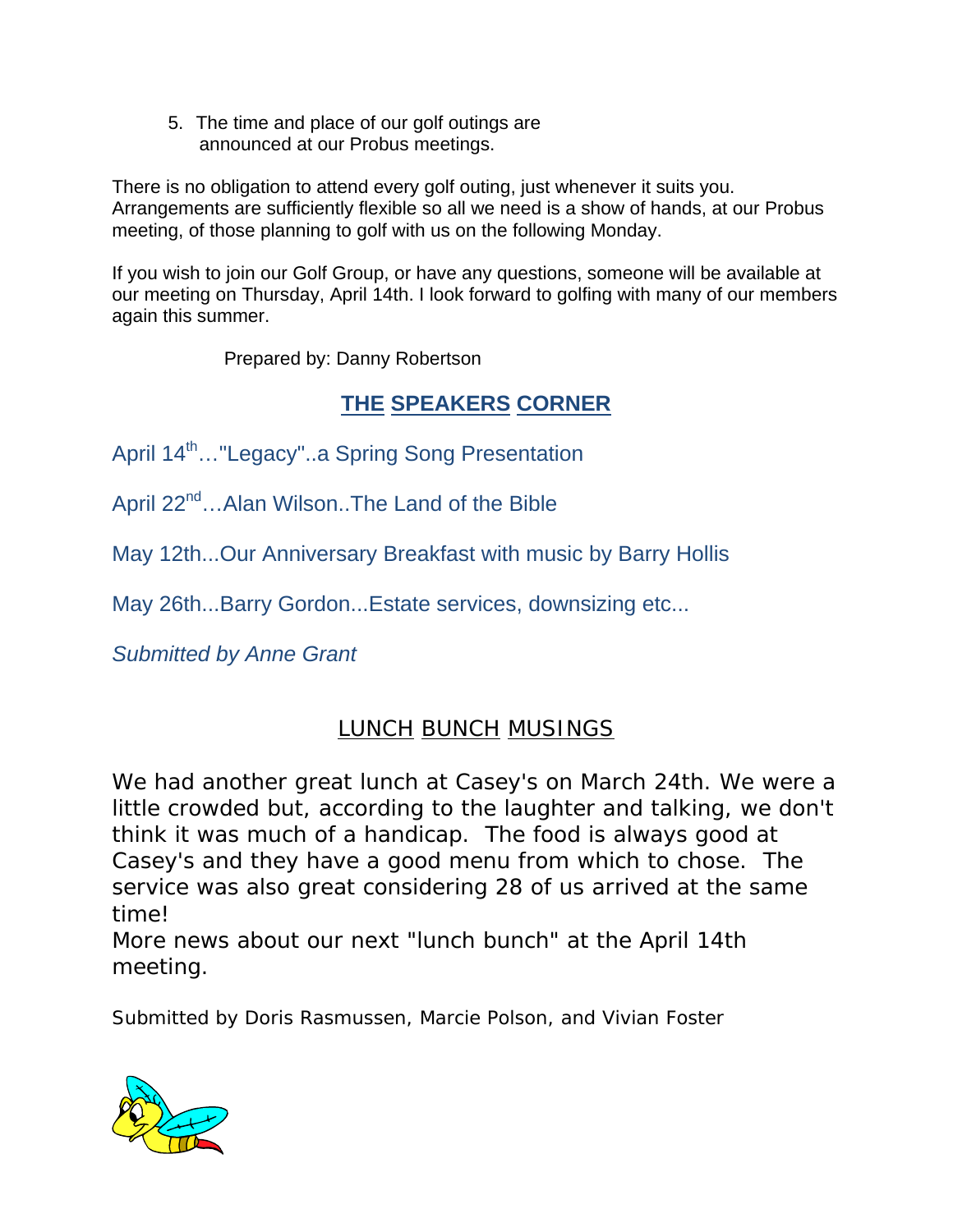### April 6/2011 – TRIP TO TORONTO TO SEE " BILLY ELLIOT"

The fortunate Probus Northumberland members boarded our bus at 11:30 A..M. for our trip to see the musical show "Billy Elliot" presented at the Canon Theatre in Toronto, followed by supper at the Mandarin Restaurant in Pickering. Our bus was filled to capacity, as was the 1770 person sold out attendance at the CanonTheatre for this spectacular event.

The primary role of this production was performed by a 14 year old boy named J.P. Viernes , who was without a doubt, the star performer of the show. The show overall was outstanding, with all the support cast performing beautifully. The stage props were very creative with easy movement of the panels to change the backdrops as needed. They continued to move rapidly through the scenes with unparalleled efficiency.

As usual, the magical touch of Elton John was very evident throughout the whole performance. It was truly a spectacular event and not to be easily forgotten!

For those were hesitant to purchase tickets for this show truly missed the show of all shows! You should make it a point to take this show in!

Our bus service was again prompt and efficient, making his way through to Toronto and back without incident. It sure beats going there on your own!

Verna Templar and Marilyn Woods are to be congratulated for making the excellent bookings for us, both with the theatre and the restaurant and for making sure we were looked after in every way.

Prepared by Tony Grist

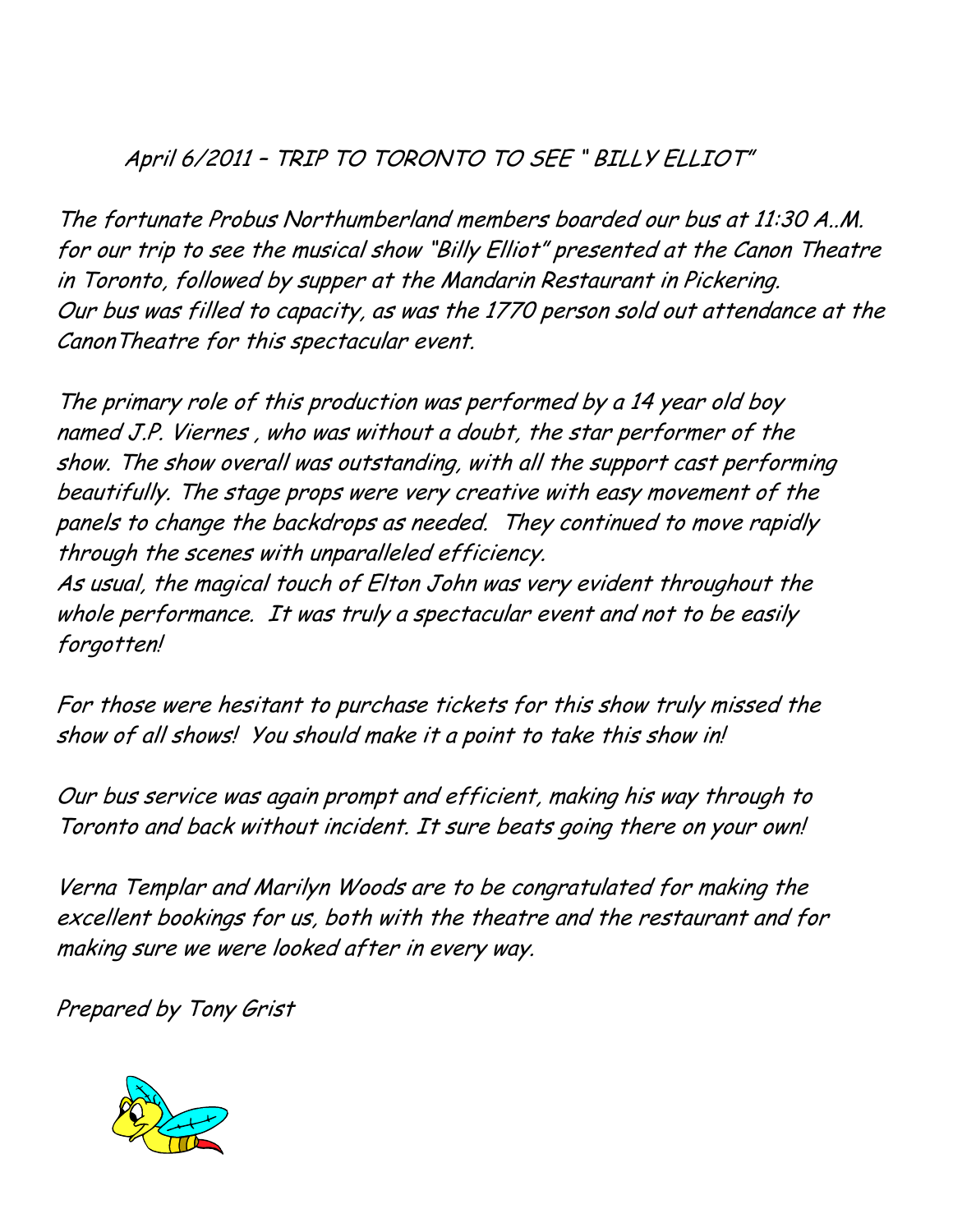*How is it that a match can start a forest fire, but it takes a whole box to start a campfire?* 

### Coming Events

WOW!! If you only see one musical this year, as evidenced by Tony Grist's report, make it Billy Elliot!!

Spring Fling..Wednesday, May 18th

Sponsored by the Peterborough & Lakefield Clubs at the Evinrude Centre. We have 57 of our members registered to attend and they may pick up their tickets today at the desk.

Probus needs more people to sign up.

It is felt that last years program ------ ------- -------- --------

So, think about going & sign up today with \$35.00 cash or cheque payable to Probus Northumberland.

See the bulletin board for particulars.

Morman Tabernacle Choir..Monday, June 27th Afternoon or Evening at Roy Thompson Hall Afternoon with Probus Port Hope \$135 with dinner at Frankie's Tomatoes.Cheques to Probus Port Hope Evening with St John's Choir of Port Hope \$125 with a box lunch. Cheques to St John's Church Choir. See Verna

Our 11th Anniversary..Thursday, May 12th Breakfast at 8:30 here at the Lion's Centre. Tickets are on sale today.

Picnic in the Park..Thursday, June 23rd

Submitted by Verna Templer

=============================================== Probus Club of Northumberland, P.O.Box 491, Cobourg, Ontario. K9A 4L1 Editors: Jamie Doolittle & Ron Templer, 905-372-6465 E-Mail: dolwen@cogeco.ca

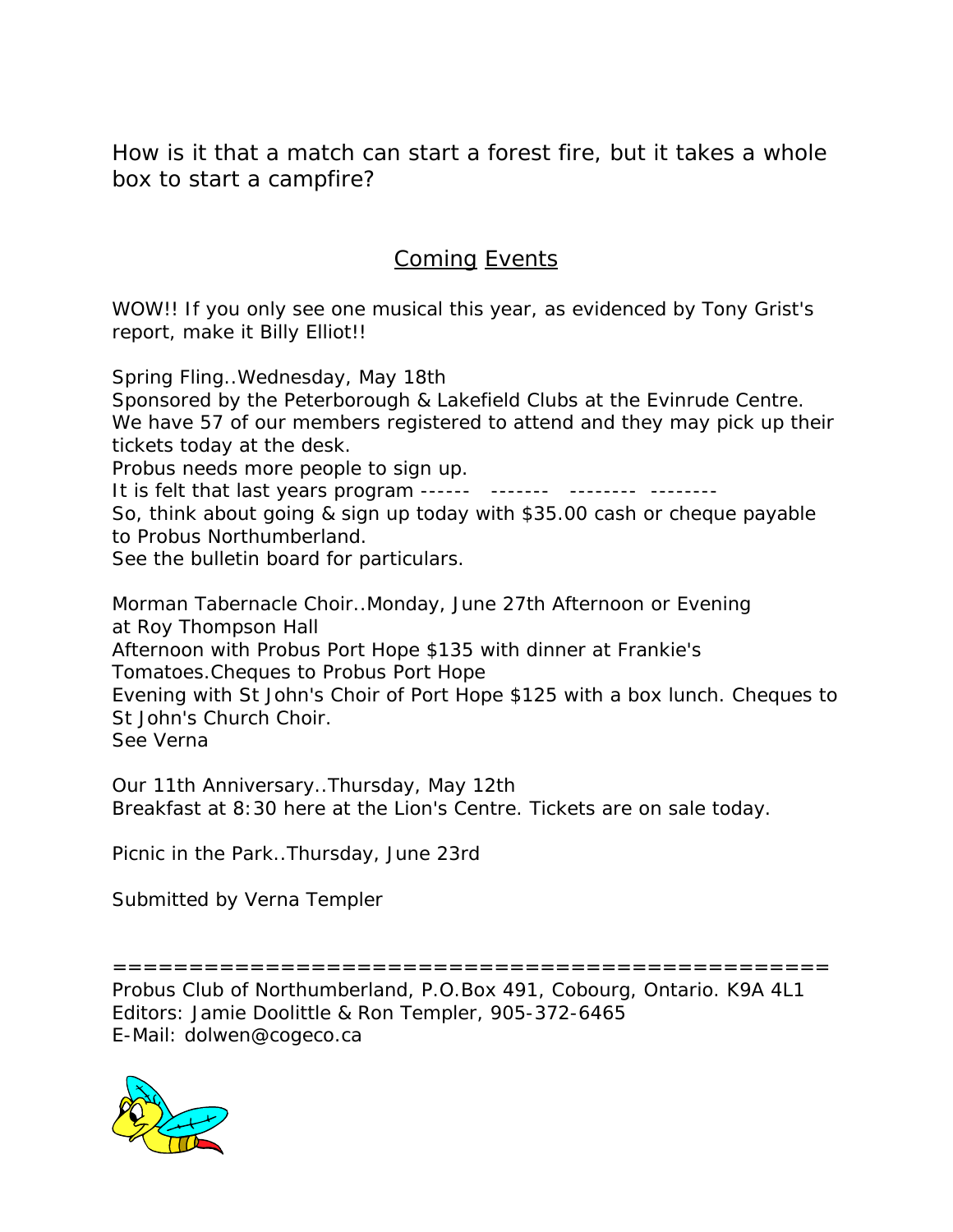*January Newsletter. Due to uncertain weather conditions we plan to go to Dalewood in the spring when we can enjoy the beautiful landscape while having our lunch.* 

*Submitted by Doris Rasmussen and Marcie Polson* 

**Ontario Judge makes unprecedented ruling Another case of truth being stranger than fiction...** 

 **TORONTO , ONTARIO (CP) -** 

 **A seven-year-old Toronto , Ontario boy was at the center of a Toronto city courtroom drama yesterday when he challenged a court ruling over who should have custody of him.** 

 **The boy has a history of being beaten by his parents & the judge initially awarded custody to his aunt, in keeping with child custody law & regulations requiring that family unity be maintained to the degree possible.** 

 **The boy surprised the court when he proclaimed that his aunt beat him more than his parents & he adamantly refused to live with her. When the judge then suggested that he live with his grandparents, the boy alleged they had also beat him.** 

 **After considering the remainder of the immediate family & learning that domestic violence was apparently a way of life among them, the judge took the unprecedented step of allowing the boy to propose who should have custody of him.** 

 **After two recesses to check legal references & confer with child welfare officials, the judge granted temporary custody to the Toronto Maple Leafs, whom the boy firmly believes are not capable of beating anyone.**

Submitted by Doug & Jennifer Lloyd

**Probus Bowling Tournament** 

Feb. 15, 2010

One hundred seventeen intrepid sportspersons convened at the Northshore Lanes to test their skills and tolerance for frustration. One hundred forty met for lunch following. It would seem that at least on Mondays, there are nearly 20% of the Probus population who have more good sense than those of us who think we can bowl.

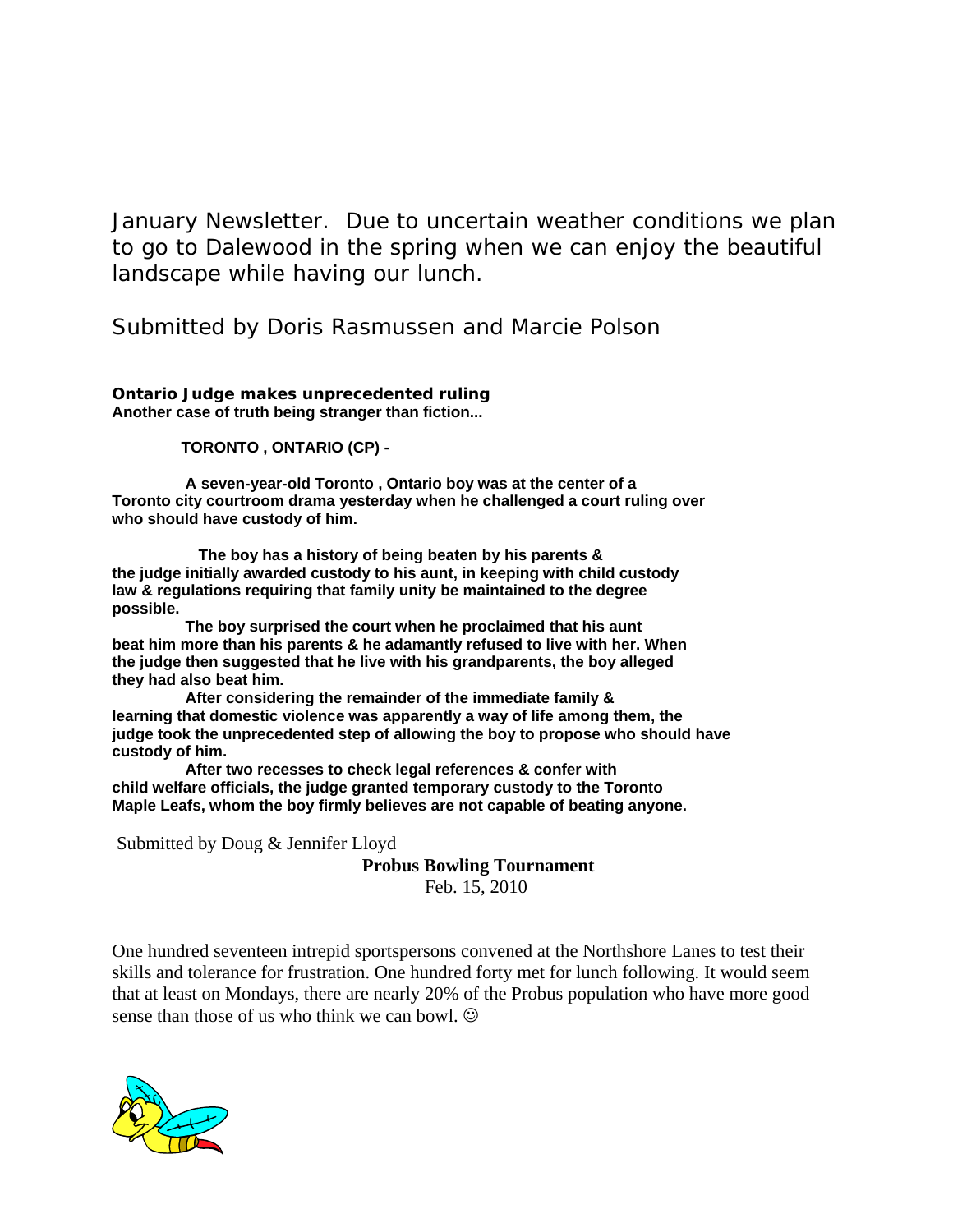The really good news is that our club did not lose and gain the rights to the Royal toilet seat. The bad news is that we didn't win.

The order of finish is as follows:

#1. Ganaraska

#2 Northumberland

#3 Port Hope

#4 Northshore

#5 Cobourg… winners of the coveted seat.

A number of Northumberland bowlers did distinguish themselves including: **High team**:

1 Ted McDonald - Ann Hollis

2 Alan Levitt - Norm Lundbohm

**High triple** – Ladies

2 Winnie Gerrow

**High triple** – Men

3 Barry Hollis

**High single** – Ladies

4 Ann Hollis

As well, winners of the hidden score were Maura McGeachy and George Lawrence.

Only two prizes eluded your worthy representatives. **High single** – Men, Ken O'Neal, Ganaraska **Most honest**- Chris Graham, Cobourg

Next year's tournament will be hosted by this club. Respectfully submitted

Barry Hollis

**Three old guys are out walking. First one says, "Windy, isn't it?" Second one says, "No, it's Thursday!" Third one says, "So am I. Let's go get a beer…"** 

#### *COMING EVENTS*

*April 8th Sandy Flats with Probus Quinte, pancakes & sausages \$10.00 or add beans & tea biscuits for \$14.00.* 

*April 23rd Fiddler on the Roof put on by the Victoria Opera Society. 7:30 P.M. with seats costing \$18.00.*